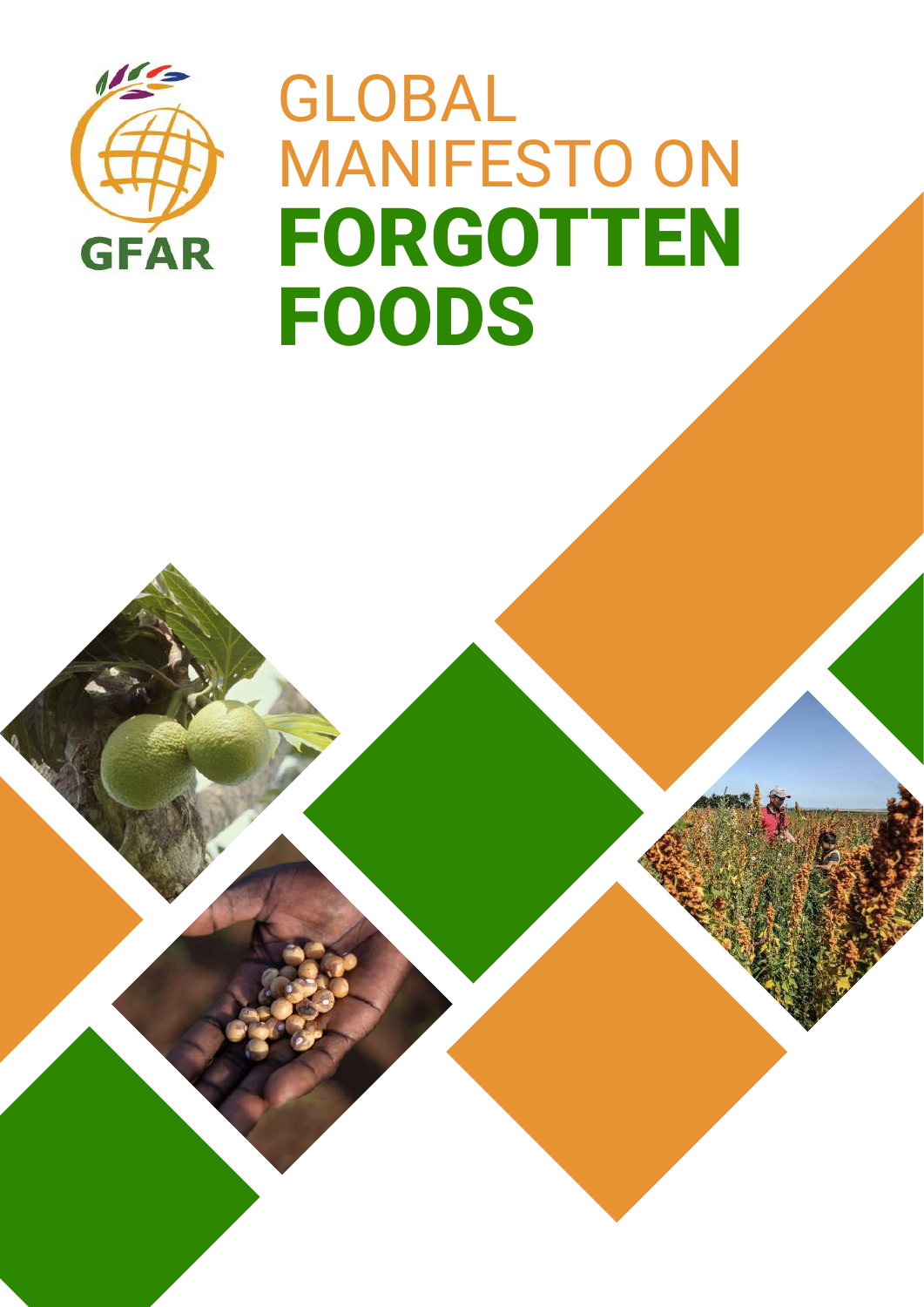# **GLOBAL MANIFESTO ON FORGOTTEN FOODS**

By: The Association of Agricultural Research Institutions in the Near East and North Africa (AARINENA); The Asia-Pacific Association of Agricultural Research Institutions (APAARI; Crops For the Future (CFF); The Forum for Agricultural Research in Africa (FARA); The Global Forum for Agricultural Research and Innovation (GFAR); and The Alliance of Bioversity International and CIAT

# **8 July 2021**





This document has been produced with the financial assistance of the European Union. The views expressed herein can in no way be taken to reflect the official opinion of the European Union.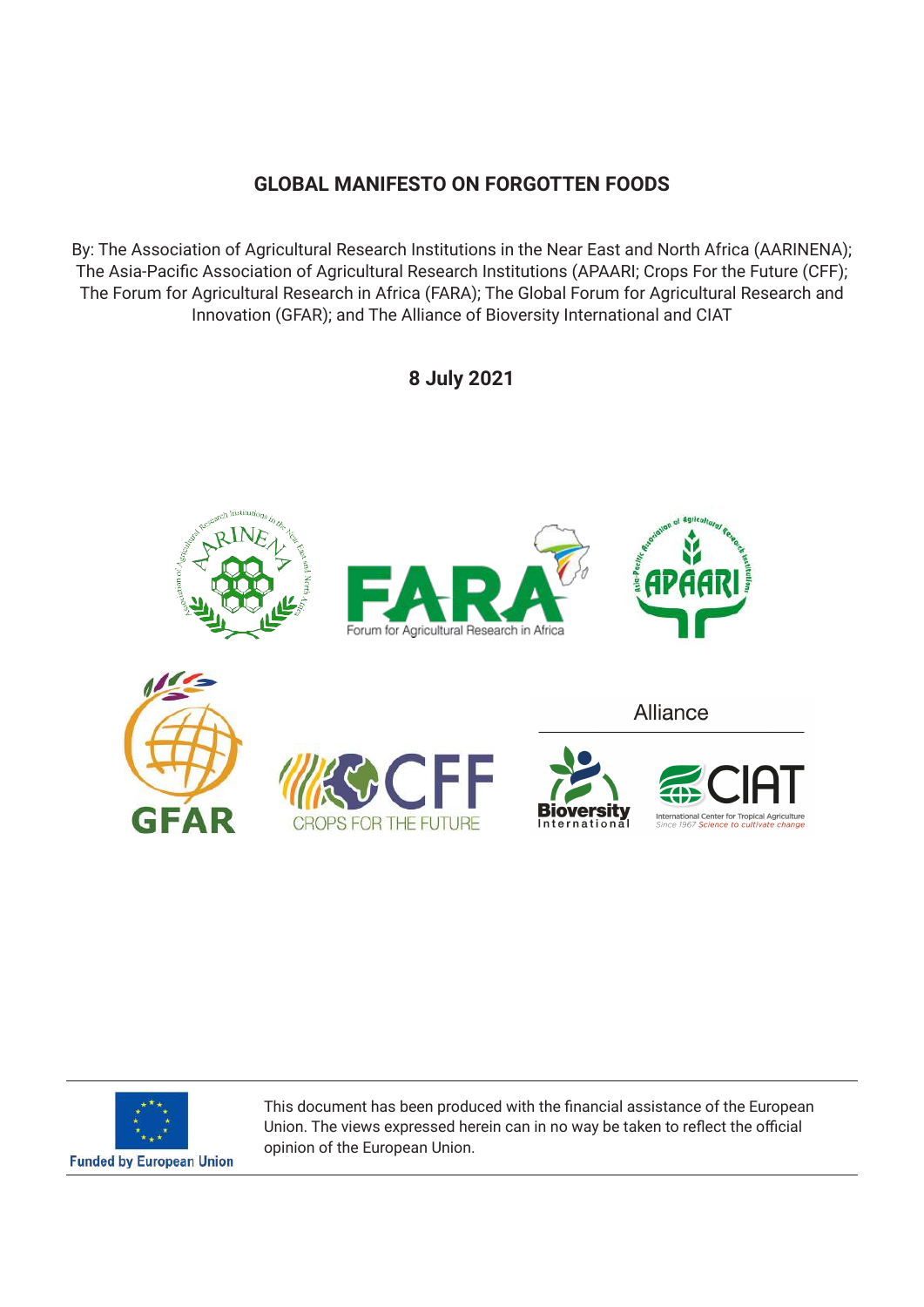

# **BACKGROUND**

This Manifesto on Forgotten Foods<sup>1</sup> is the result of a broad and intensive consultation process carried out in Africa, Asia-Pacific, Europe and the Middle East (see Annex 1 for the roadmap). It was facilitated by GFAR as part of its Collective Actions to Empower Farmers at the Center of Innovation; led by a coalition of Regional Research Organizations and their partners, in particular, AARINENA, APAARI, FARA; and supported by CFF, and the Alliance of Bioversity International and CIAT. In this process, thousands of actors from many countries took part in research activities, data analysis, presentations and discussions, deliberations and debates, and in the drafting of three regional manifestos on forgotten foods (see Annex 2 for the numbers of participants and Annex 3 for the names of organizations involved); eventually resulting in this concise and synthetic document based on consensus. Actors included members of farmer organizations, civil society and community-based organizations, women and youth organizations, research, extension and development organizations, private sector entities, and government agencies. The scale and scope of this initiative are unprecedented and represent a big step forward on the global forgotten foods agenda.

The content of this Manifesto is a landmark by presenting a coherent, multi-faceted but systemic, collective action-oriented proposal that covers research and innovation, and development (policy). The Manifesto aims to serve as a guide for the present and the future of forgotten foods. Its proponents call for a transformation of the agricultural research and innovation system through: change in research methodologies/paradigm; professional change; changes in the governance/ organization of development, research and innovation; changes in institutions; and changes in training/capacity building approaches and curricula. The Manifesto places smallholder farmers center stage, as producers and custodians of forgotten foods and related knowledge, agents of change and co-producers of (new) knowledge and practices.

The Manifesto calls for concrete actions that contribute to achieve several of the Sustainable Development Goals of the United Nations, and to the 'Right to Food' and the 'Right to Health' embedded in the Universal Declaration of Human Rights. It is also meant to be an invaluable input for the United Nations Food Systems Summit later in 2021.

<sup>1</sup> Forgotten foods (or food crops) have also been named minor crops, neglected and underutilized species, orphan crops, poor people's crops, and underdeveloped crops, to mention a few.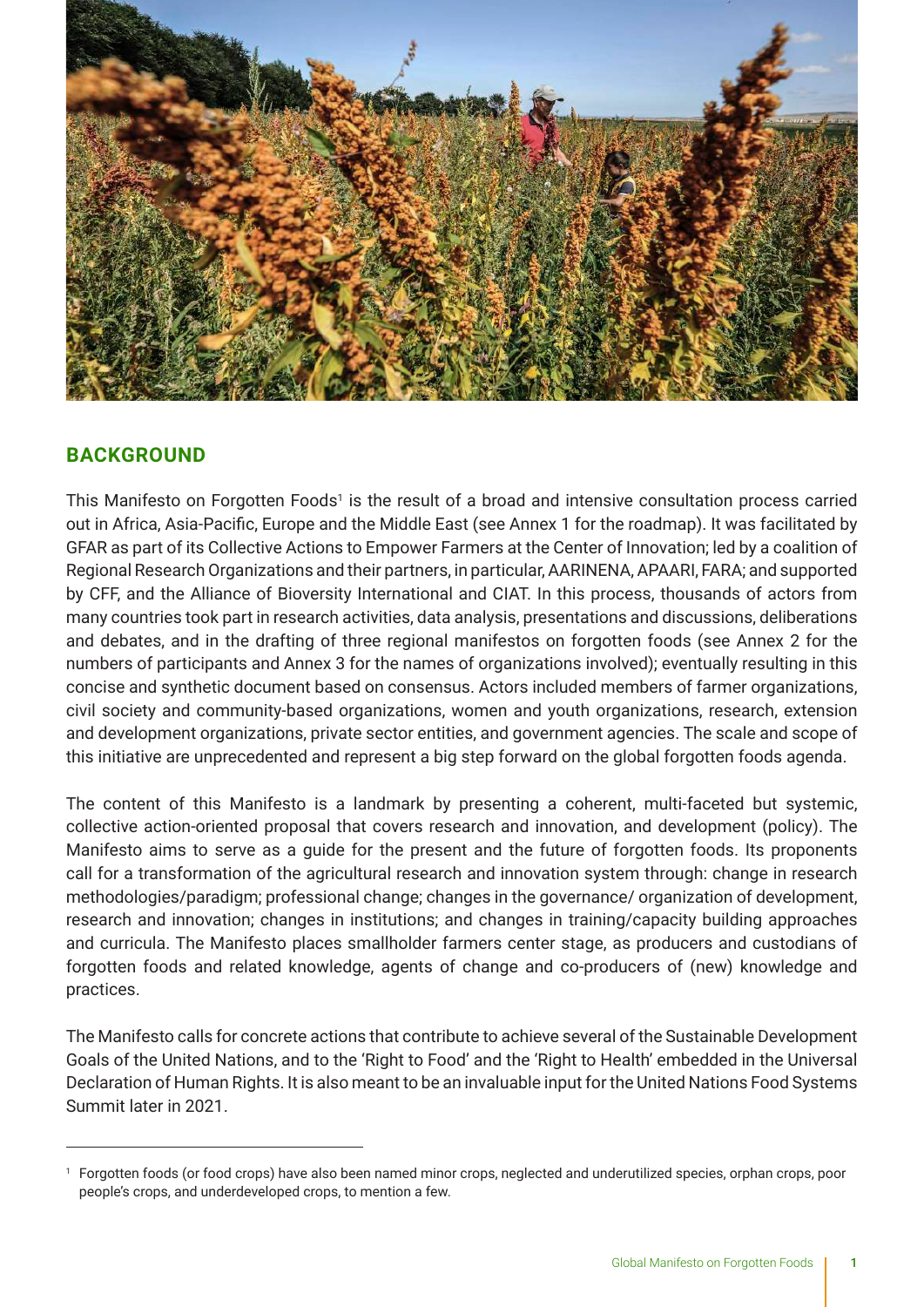

#### Roles and importance of forgotten foods

Forgotten foods include cultivated, semidomesticated and wild species and traditional varieties that have been produced and consumed for centuries or even millennia for their food, fiber, fodder, oil, and medicinal properties, but whose roles have been undervalued and their importance neglected by researchers, policy makers and markets. They are key elements of multifunctional, diversified and sustainable agri-food systems. They are nutrient rich and contribute to food and nutrition security, income generation, good health and wellbeing; and are often embedded in cultural and ethnic identities and traditions, which they sustain and by which they are sustained. They can diversify the production of staple foods and thus the intake of more diversified foods. They can generate employment and new income generation. They are well adapted to marginal environments and yield under unfavorable agro-ecological and low input conditions. In the face of climate change, they can play an important role in the diversification and resilience of farming systems. They contain valuable genetic material that can be used for crop improvement and plant breeding. Last, but not least, they can be ingredients of empowerment of rural communities, notably of youth and women, through the development of activities that add social, cultural, environmental and economic value to forgotten foods.

Smallholder farming communities –notably smallholders, particularly women, youth and indigenous peoples− are at the heart of the conservation and sustainable use of forgotten foods. In their own words:

*"We know that many of these crops are nutritious and can readily provide for our families' needs for food, fiber, health, medicine, and sometimes income, as we can sell them in local markets. These crops have grown well in our soil, even in marginal areas, with very little inputs, and they withstand adverse conditions. We also use indigenous crops for religious and cultural activities, such as festivals. Our communities, in particular the women, have conserved these crops for centuries. We rely on traditional knowledge and existing practices to grow, consume and sell these crops.*

*We have been developing new resource management approaches to better conserve, process and market these crops. Our work is a testament of the role of family farmers as custodians of our country's agrobiodiversity and caretakers of the environment. Our communities are rich repositories of diverse species, wisdom and knowledge."*

Excerpt of the Asia-Pacific Farmers' Declaration Manifesto on Traditional and Indigenous Food Crops (28 May 2021)

#### **Challenges**

Modern agriculture is partly responsible for the crisis the world faces today due to environmental degradation and pollution, the loss of biodiversity, and the emission of Green House Gases. Food and nutrition security globally are constrained by several factors including the heavy reliance on a very few staple crops. One of the reasons for this situation is that modern agriculture has deviated from embracing traditional food systems, which involves cultivation and use of traditional crops. In this context, forgotten foods are crowdedout and under increasing pressure to disappear. Factors that play a role include: population growth, expansion of land cultivated with staples (maize, potato, rice, wheat) and cash crops (cacao, coffee,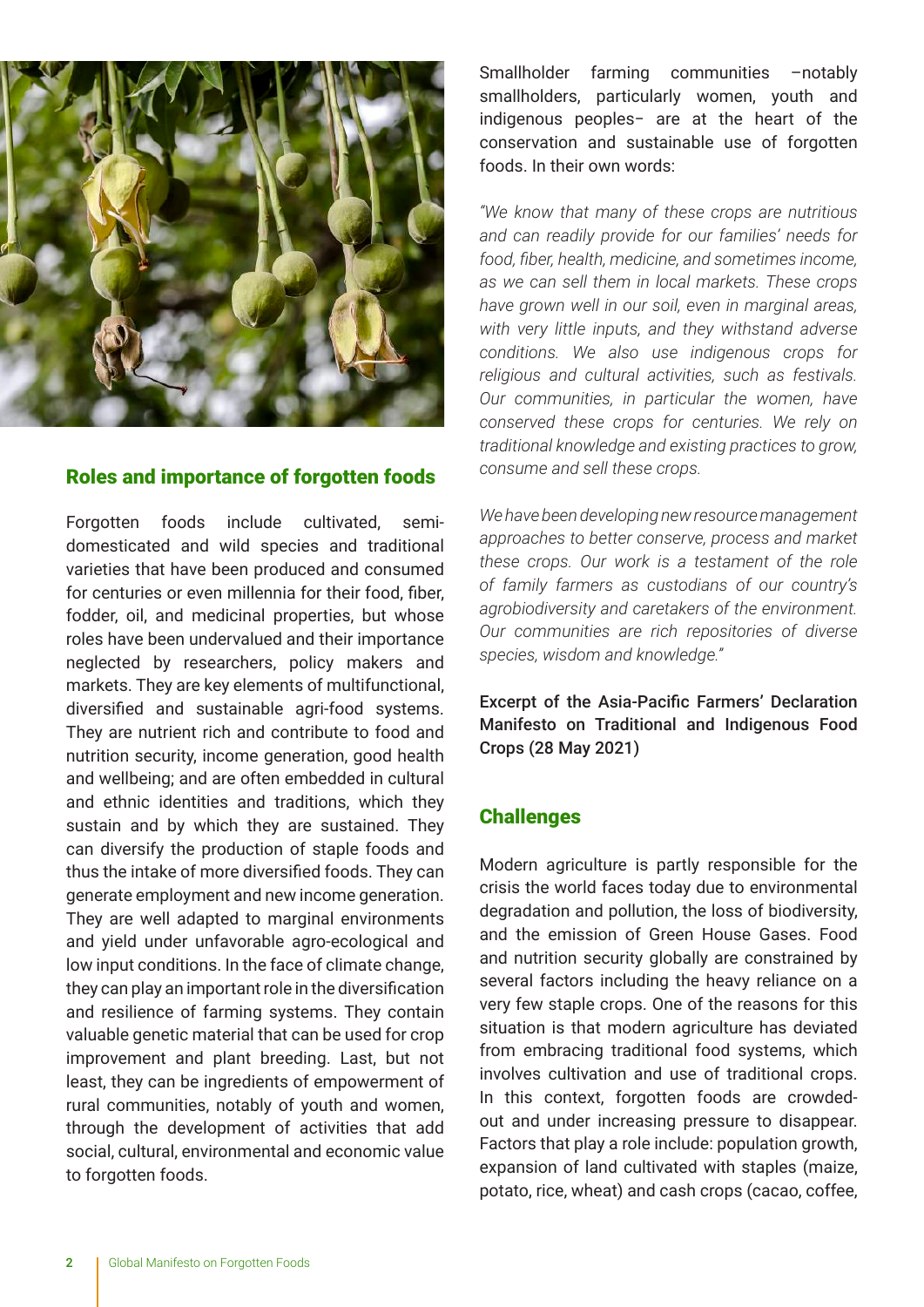oil palm, soybean), promotion of modern varieties, mechanization and the use of chemical inputs, land degradation, pervasive negative impact of agricultural and trade policies, challenges to establish equitable markets and reaching end users, migration of younger generations to cities, and changing eating preferences and habits (from nutrient rich to energy rich foods). Younger generations are becoming less familiar with them, leading to 'erosion' of agricultural practices and related knowledge. In some places, forgotten foods are perceived negatively, which hinders both production and consumption. The lack of detailed information about the qualities of forgotten foods has hampered their production, processing and marketing. Because of all these factors, over time, their cultivation and consumption have decreased, although they remain an essential part of daily eating habits for many poor rural communities in many countries around the world.

In parallel to these trends, forgotten foods have been largely neglected and severely underfunded in terms of research and innovation, extension, conservation and commercialization. The farming expertise and key roles of smallholders have hardly been acknowledged, respected, rewarded nor integrated (in research, extension and education). Forgotten foods have not been studied in detail and inventories and characterizations are incomplete.

They are not part of agricultural extension programs and not included in education. Their seeds and seedlings cannot or hardly be found in national and international gene banks. Marketing and the development of new value chains have received little attention and no incentives; they do not appear in recipes nor are new recipes developed. In many countries, forgotten foods can be purchased in fresh markets, but not in supermarkets. Seed supply systems are underdeveloped and little crop improvement has been done on forgotten foods. Agricultural and relates policies do not support and sometimes negatively impact on forgotten foods.

# A call for collective action

To respond forcefully to these challenges requires powerful collective action in policy, development, research and innovation at national, regional and global levels.

 $\triangleright$  We call for immediate transformative action to turn forgotten foods into respected, valued and supported ingredients of healthy diets, sustainable livelihoods and resilient seed and food systems. This is urgently needed to mitigate the danger of food shortage and nutritional insecurity, aggravated by climate

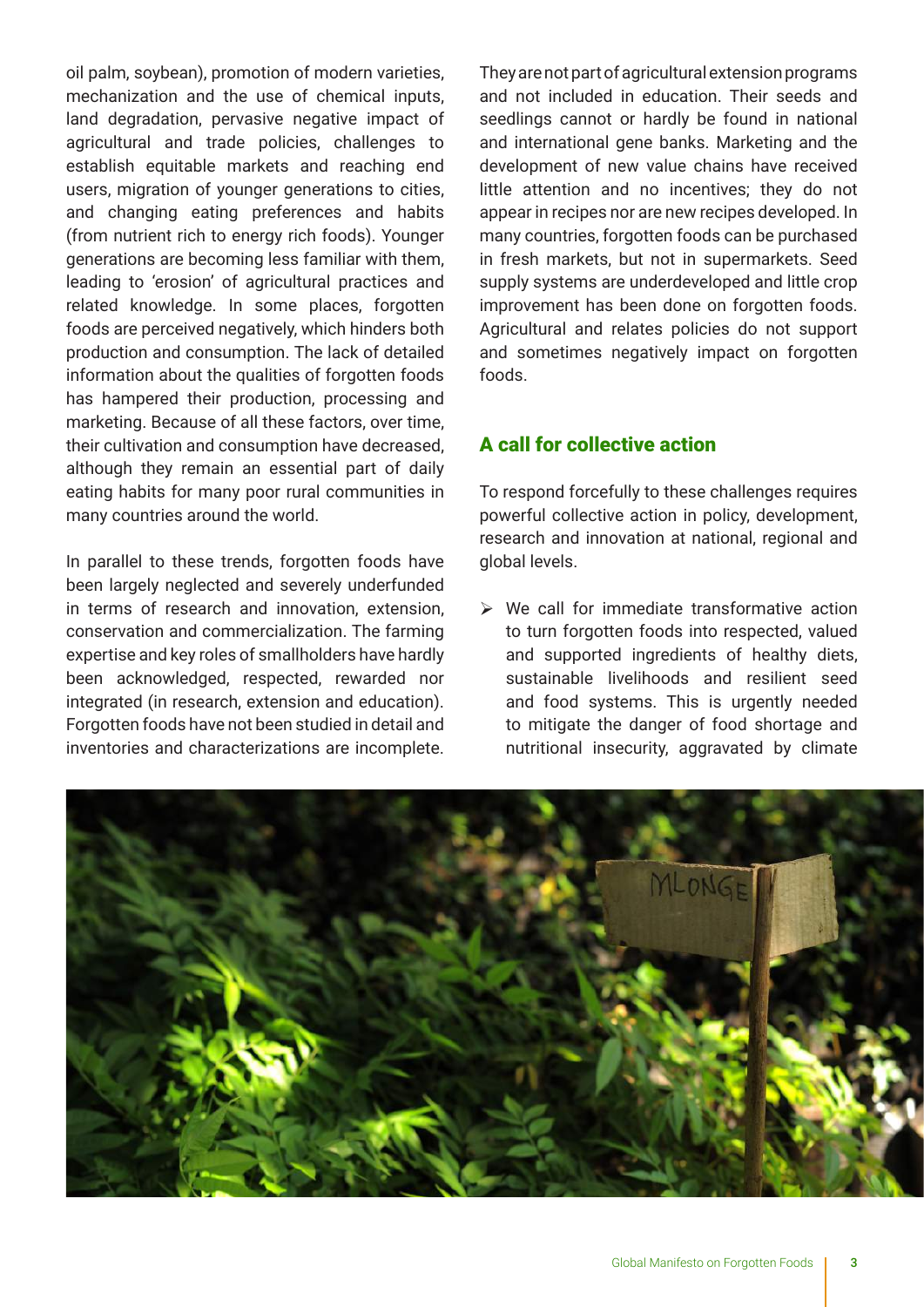change, COVID 19, conflicts, increased desertification, etc.

- $\triangleright$  We request that smallholder farmers and their communities be recognized, respected and supported as forgotten foods custodians of knowledge and good practice; as agents of change; and as partners in collective action.
- $\triangleright$  We demand major development and research investments in forgotten crops that are resilient and well adapted to a wider range of environments and cropping systems.
- $\triangleright$  We demand policy and economic support to promote economic development through the formation of farmer-based small and medium enterprises as a way to diversify income sources and reduce poverty levels in farming communities.
- $\triangleright$  We promote gender transformative approaches for equity and transformation of power dynamics and structures to overcome social, cultural and other forms of inequality in the management of forgotten foods.
- $\triangleright$  We propose that, to bring about system transformation and major modifications in the agricultural research and innovation approaches, a portfolio of targeted interventions



is needed which bring farmer communities at the center stage of development, research and innovation as co-producers of (new) knowledge and practices. These interventions −good for farmers and their communities, good for consumers, and good for the planet− are:

#### **For immediate action**

- 1. Launch an effective and comprehensive awareness raising campaign backed up by a sound knowledge management system to ensure that all in society recognize and value forgotten foods for their nutritional, health, medicinal, cultural and environmental benefits. The exchange of information and knowledge can turn the often negative perceptions of forgotten foods into positive ones.
- 2. Compile comprehensive inventories, detailed characterizations and assessments of the conservation status of forgotten foods in all regions of the world at country level and prioritize forgotten crops for immediate action based on agreed upon criteria and the active participation of farmers. Develop and use new metrics and indicators to define the values of forgotten foods in terms of nutritional and medicinal values, resilience to climate change, cultural richness and sustainable livelihoods.
- 3. Establish South-South and South-North research networks and platforms for generating and sharing knowledge and technologies on forgotten foods, using transdisciplinary and participatory approaches, integrating community and scientific knowledge, and combining farmers' practices with new research and innovative technologies (e.g. agronomic techniques, molecular genetics, nutritional profiling, and digital tools). Research evidence can be used to promote and popularize forgotten foods.
- 4. Target capacity development/strengthening activities for all stakeholders to enable collective development of research and innovation agendas, and the co-creation of new knowledge and skills. This calls for blending both technical and organizational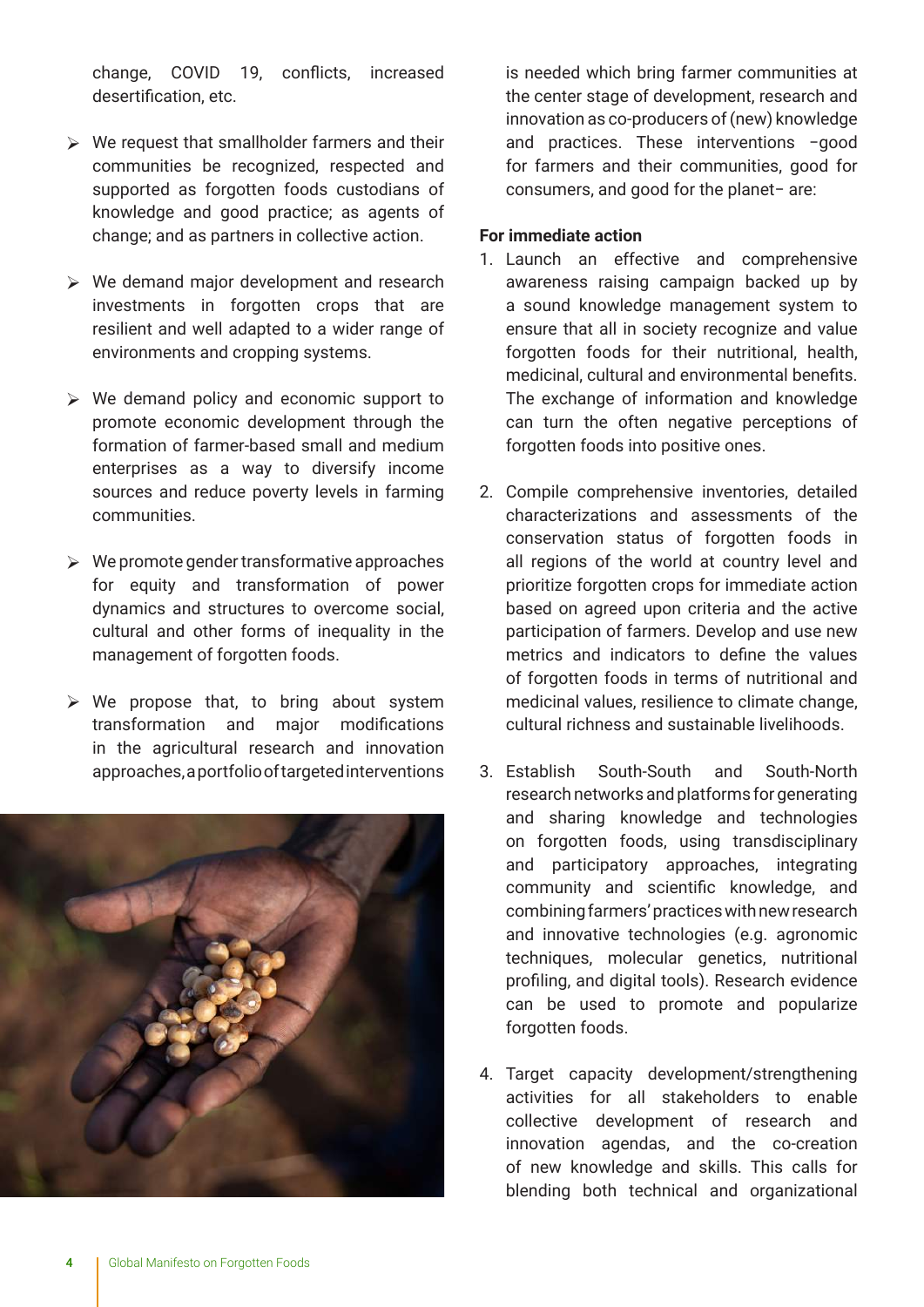

capacities, and developing soft skills enabling stakeholders along the value chain to interact fruitfully.

#### **For medium- and long-term action**

- 5. Collaborate with farmers and their organizations in developing solutions to challenges related to quality seed(ling) production, cultivation, processing, packaging and marketing of traditional forgotten food species and varieties. Conduct farm, field and marketing experiments, forgotten food systems and policy research in a participatory and gender sensitive manner, with full participation of smallholder farmers and their organizations.
- 6. Create better access to markets through short supply chains, alternative retail structures and new product development (supported by novel digital solutions), thus stimulating higher demand for forgotten foods in a shift to a green and circular economy benefitting in particular local people (especially women and youth) and other involved stakeholders. Regulate markets, trade and prices in a way that local crops will still be affordable, available, and adequate for local communities, domestic, regional and international markets.
- 7. Support the conservation and improvement of indigenous, local crop species and varieties locally, nationally and globally, by storing the seed and seedlings of forgotten food in genebanks (ex situ conservation) and community seed banks, and by making them available to farmers and researchers for evaluation and crop improvement. Develop resilient seed systems for forgotten crops that make forgotten crop seed(lings) available at the right time, in the right place and at affordable prices.
- 8. Use advocacy and evidence-based policy change to create incentives for forgotten foods that support smallholder farmers to innovate and develop sustainable businesses. This includes policies that promote healthy diets that include forgotten foods; policies that support crop diversification and related value chain development; policies that support ex situ and in situ conservation; policies that stimulate the private sector to invest in forgotten foods; and policies that guarantee the inclusion of forgotten foods in public (school, hospital, kindergarten) feeding programs. Policy change should also protect farmers' and indigenous communities' rights on forgotten foods and related traditional knowledge and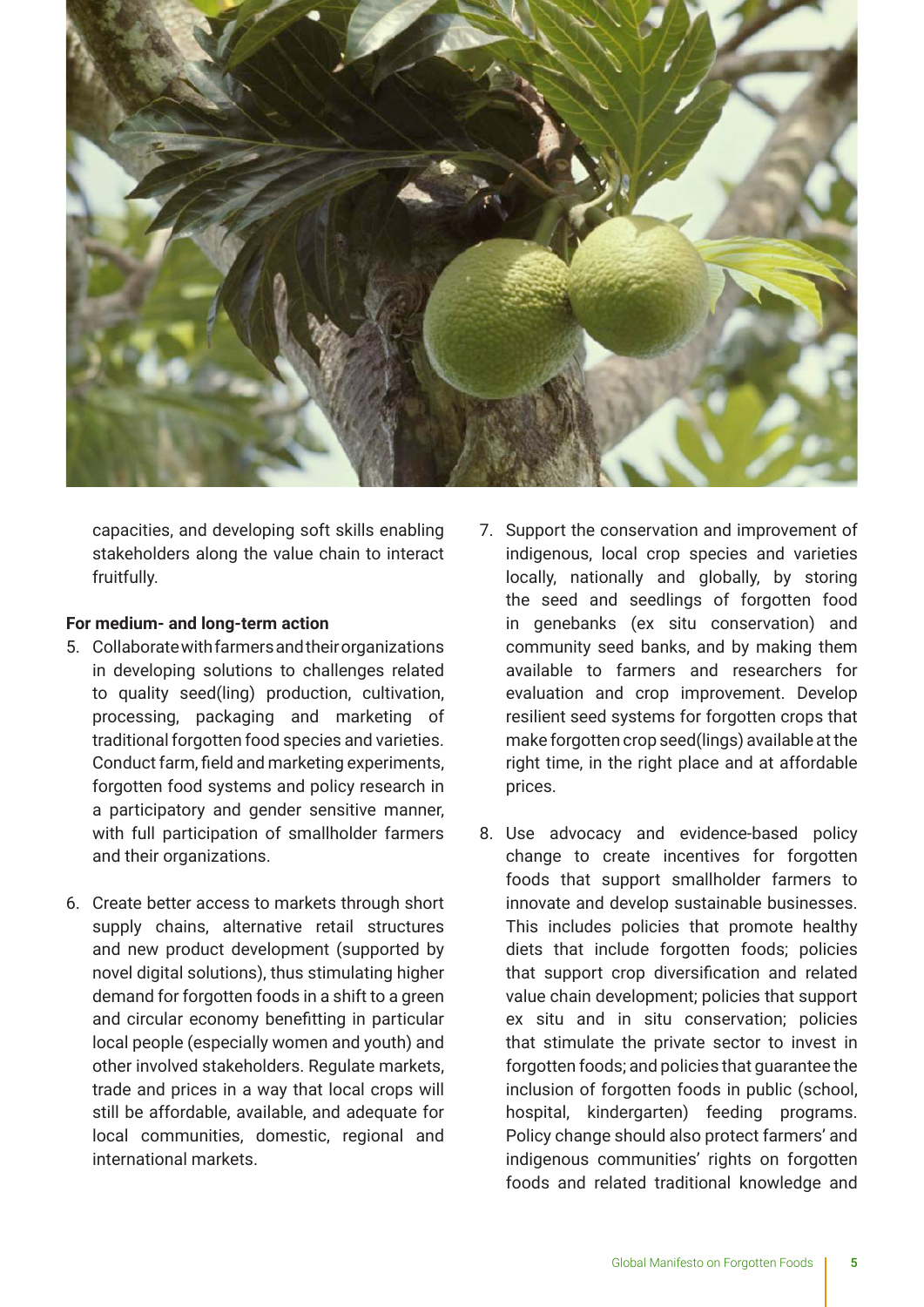be complemented by relevant legislation to allow farmers to use, save, exchange and sell seed of their forgotten food crops; sustainably cultivate and harvest them; and benefit fairly and equitably from their commercialization.

- 9. Develop new education programs at all levels (from primary school programs to university curricula) to equip everybody with knowledge and skills to promote, cultivate, protect and conserve, value and support forgotten foods.
- 10. Mobilize more and better targeted, sustainable investment in research and innovation capacities, technologies and infrastructure for forgotten foods in alignment with regional and national priorities. In particular, countries richly endowed with forgotten food crops should give high priority to investing in targeted research and innovation.

# The way forward

The Global Manifesto, as a result of a long process started in November 2020, has not finished its journey. The Global Manifesto will be used as a basis to mobilize resources and bring about the changes envisioned. Concretely, the forthcoming steps are:

- Formalize a Forgotten Foods Community of Practice convened by the Alliance of Bioversity and CIAT in collaboration with GFAR and CFF, with the involvement of a good representation of the regional networks (AARINENA, APAARI, FARA) and their partners. This is planned for July 2021.
- Hold the first meeting of the Community of Practice in September 2021 to develop a Global Plan of Action (under which regional or national plans of action can be developed), and a strategy to obtain financial support.
- Organize a meeting with selected donors to present the Global Manifesto, the Community of Practice, and the Plan(s) of Action(s) that are emerging. This could take place in October

or November 2021, in conjunction with other events, such as the 2nd International Congress of Agrobiodiversity.

• Complementing these steps, the coordinating organizations will develop a plan of communication. A first activity to share the Global Manifesto to a broader research and development community is the participation of members of the initiative in a side event of the FAO Science Days leading to the UNFSS dialogues.

## **Acknowledgements**

We acknowledge the invaluable contributions of the members of the three Regional Networks, AARINENA, APAARI and FARA, and their partners, particularly AFA/Asian Farmer Association and the Swaminathan Foundation which generated the core elements of this Global Manifesto through the work on their own regional Manifestos. We acknowledge the financial support for GFAR activities by the EC DeSIRA funding scheme.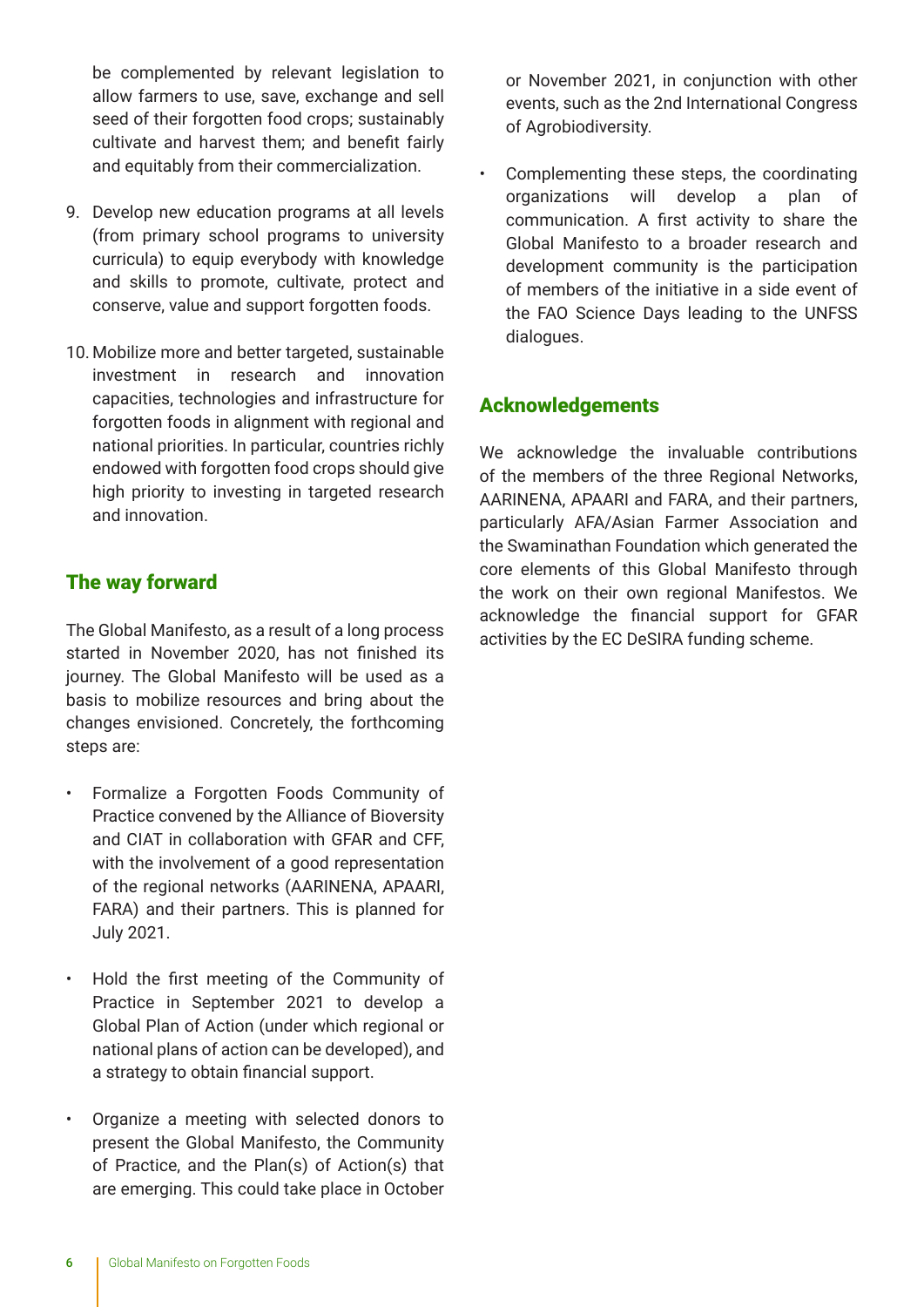# ANNEX 1. THE ROADMAP OF GLOBAL MANIFESTO DEVELOPMENT

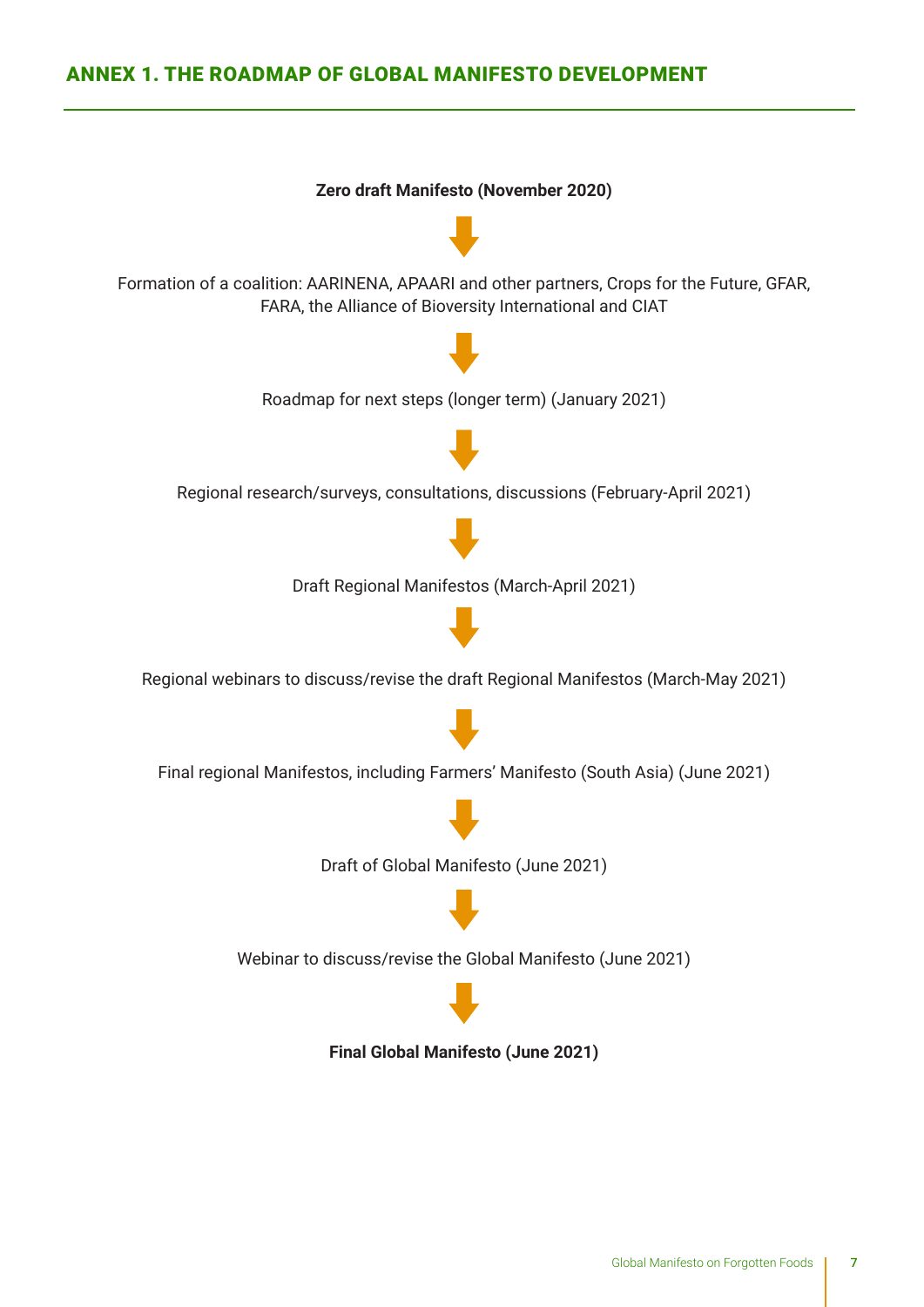#### **AARINENA**

Following the revision of GFAR zero draft manifesto on forgotten foods, a base line regional draft manifesto on forgotten foods was agreed upon to form the basis for the regional Webinar discussions and deliberations and subsequently, for the drafting of the regional manifesto/declaration on forgotten foods.

#### **Directly involved participants:**

December 2020-January 2021: in the development of the base line regional draft manifesto on forgotten foods, AARINENA's Executive Committee members (12), including regional and international partners in the NENA region (3).

February-March 2021: in the development of the concept note on forgotten foods that articulated the road map for the development of the regional manifesto on forgotten foods up to the plan of action.

22 March 2021: in the regional online meeting, 33 participants.

30 March 2021: in the consultation on the draft regional manifesto on forgotten foods, 24 participants from the Regional Plant Genetic Resources Network and six participants from the newly formed Regional Forgotten Foods Network.

Total participants: 63.

#### **Indirectly involved participants:**

Representatives of 27 national farmers' organizations.

Representatives of AARINENA's five sub-regions representing 27 national research institutions. Representatives of more than 100 private and public universities.

#### **APAARI and partners**

Developed and finalized a concept note on Forgotten Food in association with the Alliance of Bioversity International and CIAT and inputs from partners/co-organizers (AFA, ICRISAT, MSSRF etc.).

Regular electronic discussions (12 times) held with relevant partners on modalities of conducting a survey and then organize a regional consultation.

Prepared a survey questionnaire about farmers' perceptions on forgotten foods with partner organizations, which was disseminated for use in their constituencies.

Prepared a list of networks and conducted a survey with the networks of all the partners and/or organized meetings with the networks to get their feedback as per survey questionnaire.

Contacted all APAARI members and partners for the survey and for participation in the webinar.

Analyzed the survey results from all partners.

Identified experts and developed a tentative program and brochure for webinar.

Conducted the webinar online for which more than 500 registered and 247 actively engaged.

Drafted Proceedings and Recommendations as outcomes of the webinar and survey.

Prepared a regional draft manifesto with inputs from all the partners and with the support of the international partners.

Prepared an Asia-Pacific Farmers' Declaration on Traditional and Indigenous Food Crops.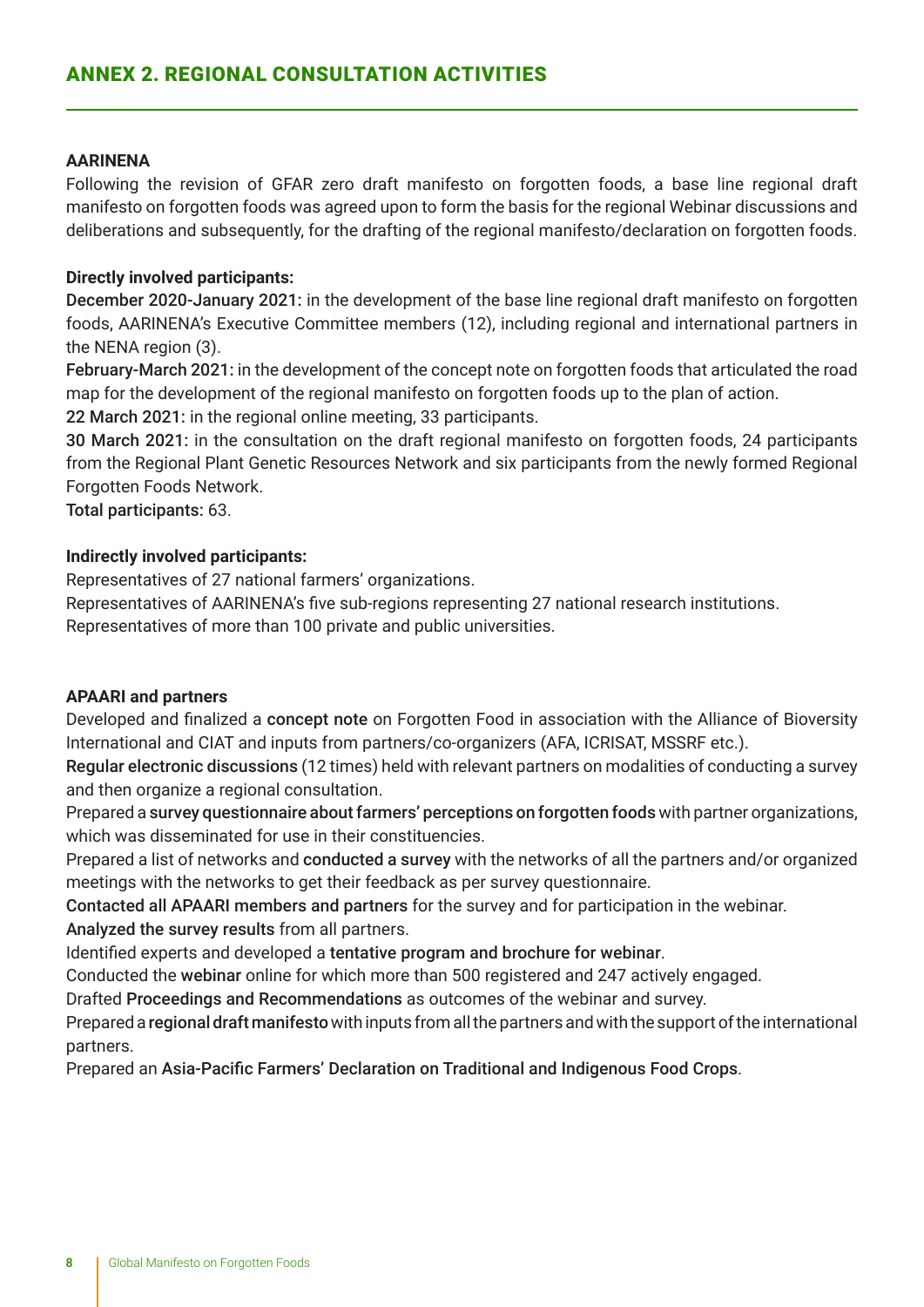## **FARA**

A five-pronged methodology was used to develop the African manifesto and plan of action:

Working paper on the status of forgotten crops in Africa (desk review): developed as the first step to inform the African stakeholders. A consultant was engaged to run this assignment with strong support from the FARA cluster lead scientist.

Virtual stakeholders' consultation: the working paper (the tentative manifesto document) was shared with African stakeholders using the FARA Dgroup platform that has approximately 35,000 active stakeholders across Africa. The Dgroup discussion lasted for 10 days. The stakeholders' comments were synthesized for inclusion in the final manifesto.

Webinar to discuss the "Development of the African Manifesto and Plan of Action on Forgotten Foods," with almost 1,000 participants. Panelists included researchers, farmers, private sector actors, youth, women etc. Chat-box comments were collected. A poll was organized to solicit stakeholders' opinions on the pillars of the manifesto and other proposed key action(s) that should follow. The poll was used as stakeholders' validation instrument.

Manifesto harmonization: All comments were integrated in the draft manifesto to produce the final version. A small group of experts from the FARA secretariat worked with the consultant to develop the document. A peer review was conducted to finalize the document.

Community of practice: FARA will establish a community of practice to jointly develop the action plan based on the manifesto and craft an implementation strategy. The community of practice will have two layers: a core team of experts and a larger group of enthusiasts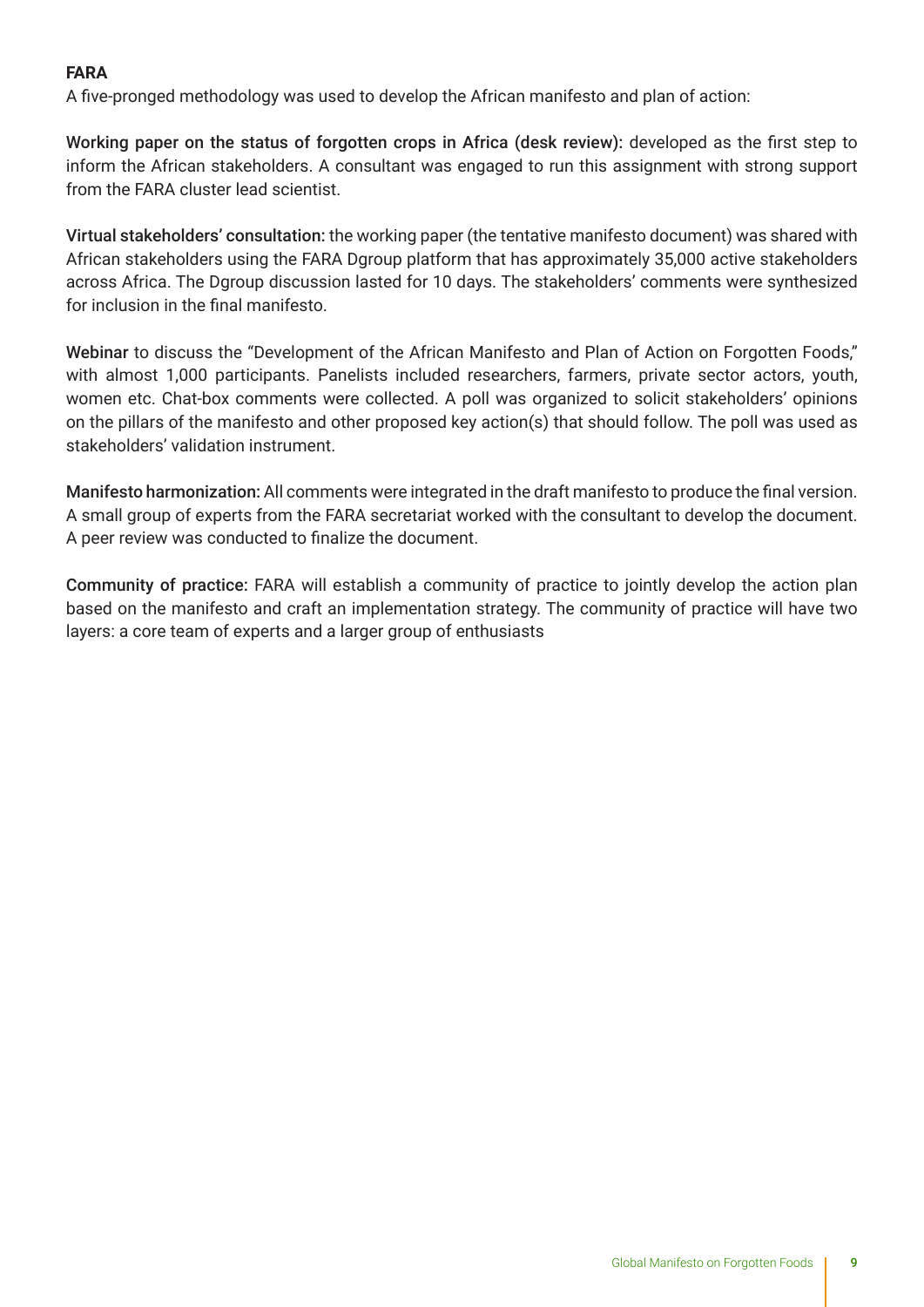# ANNEX 3. ORGANIZATIONS ENGAGED IN THE DEVELOPMENT OF THE GLOBAL MANIFESTO

#### **Barli Development Institute for Rural Women (BDIRW), India**

#### **International Crop Research Institute of Semi-Arid Tropics (ICRISAT), Hyderabad, India**

The constituencies involved in the survey coordinated by ICRISAT (in alphabetical order):

- 1. Erstwhile Adilabad district (tribal), Telangana state; India
- 2. Kurnool district (rural); Andhra Pradesh state, India

**Members and partners of the Asian Farmers' Association (AFA) (in alphabetical order)** ActionAid, Bangladesh Aliansi Petani Indonesia (API), Indonesia Asosiasaun Nasional Produtor Fini Komersia (ANAPROFIKO), Timor-Leste Central Tea Cooperative Federation (CTCF) Ltd., Nepal Crofter Foundation, Pakistan Ecological Agricultural Producers' and Entrepreneurs Cooperative Society (EcoAPECoop), Sri Lanka Kendrio Krishok Moitree (KKM), Bangladesh Lankan Farmers Forum, Sri Lanka Lao Farmer Network (LFN), Lao PDR National Association of Dehkan Farms (NADF), Tajikistan National Association of Mongolian Agricultural Cooperatives (NAMAC), Mongolia National Land Rights Forum (NLRF), Nepal National Union of Waters Users' Association of Kyrgyz Republic (NUWUA), Kyrgyzstan Pacific Island Farmers Organisation Network, Fiji and Samoa Pambansang Kilusan ng mga Samahang Magsasaka (PAKISAMA) Inc., Philippines Self-employed Women's Association (SEWA), India Taiwan Wax Apple Development Association (TWADA), Taiwan Tarayana Foundation, Bhutan Vietnam Farmers' Union (VNFU), Vietnam

## **Members of the Asia-Pacific Association of Agricultural Research Institutions (AAPARI) (in alphabetical order)**

Agricultural Biotechnology Research Center (ABRC), Academia Sinica, Taiwan Agricultural Research and Development Institute (MARDI), Malaysia Agricultural Research, Education and Extension Organization (AREEO), Iran Agriculture Research Institute of Afghanistan (ARIA), Afghanistan Alliance for Agri Innovation (AAI) and Federation of Seed Industry of India (FSII), India Alliance of Bioversity International and CIAT, Italy Assam Agricultural University (AAU), India Australian Centre for International Agricultural Research (ACIAR), Australia Bangladesh Agricultural Research Council (BARC), Bangladesh Biotechnology Industry Research Assistance Council (BIRAC), India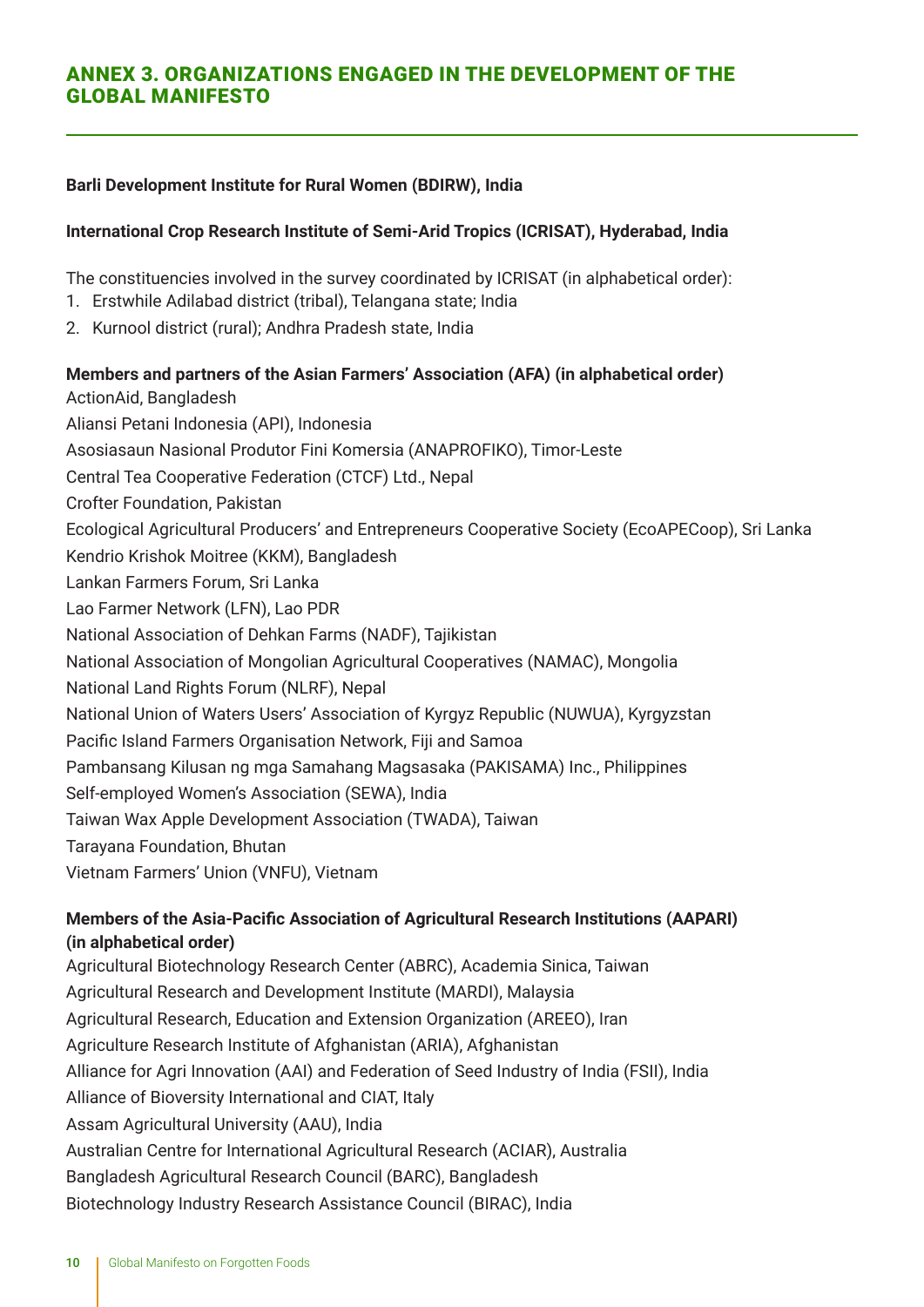Bureau of Agricultural Research (BAR), Philippines Central Agricultural University (CAU), India Centre for Agriculture and Biosciences International (CABI), United Kingdom Council of Agriculture (COA), Taiwan Department of Agriculture (DOA), Bhutan Department of Agriculture (DOA), Thailand Indian Agricultural Universities Association (IAUA), India Indian Council of Agricultural Research (ICAR), India Institut Agronomique Néo-Calédonien (IAC), New Caledonia International Association for Agricultural Sustainability (IAAS), Singapore International Centre for Agricultural Research in the Dry Areas (ICARDA), Lebanon International Centre for Integrated Mountain Development (ICIMOD), Nepal International Crops Research Institute for the Semi-Arid Tropics (ICRISAT), India International Food Policy Research Institute (IFPRI), USA International Livestock Research Institute (ILRI), Kenya International Maize and Wheat Improvement Center (CIMMYT), Mexico International Rice Research Institute (IRRI), Philippines Japan International Research Centre for Agricultural Sciences (JIRCAS), Japan Krishi Gobeshona Foundation (KGF), Bangladesh Ministry of Agriculture (MoA), Fiji Ministry of Agriculture and Fisheries (MAF), Samoa National Agriculture and Forestry Research Institute (NAFRI), Laos National Agricultural Research Institute (NARI), Papua New Guinea Nepal Agricultural Research Council (NARC), Nepal Pakistan Agricultural Research Council (PARC), Pakistan Philippine Council for Agriculture, Aquatic and Natural Resources Research and Development (PCAARRD), Philippines PNG University of Technology, Papua New Guinea Prof. Jayashankar Telangana State Agricultural University (PJTSAU), India Rural Development Administration (RDA), Republic of Korea SAARC Agriculture Centre (SAC), Bangladesh Sam Higginbottom University of Agriculture, Technology and Sciences (SHUATS), India Sri Lanka Council for Agricultural Research Policy (SLCARP), Sri Lanka Tamil Nadu Agricultural University (TNAU), India University of Agricultural Sciences (UAS), Dharwad, India Vietnam Academy of Agricultural Sciences (VAAS), Ministry of Agriculture and Rural Development (MARD), Vietnam World Agroforestry Centre (ICRAF), Kenya World Vegetable Center, Taiwan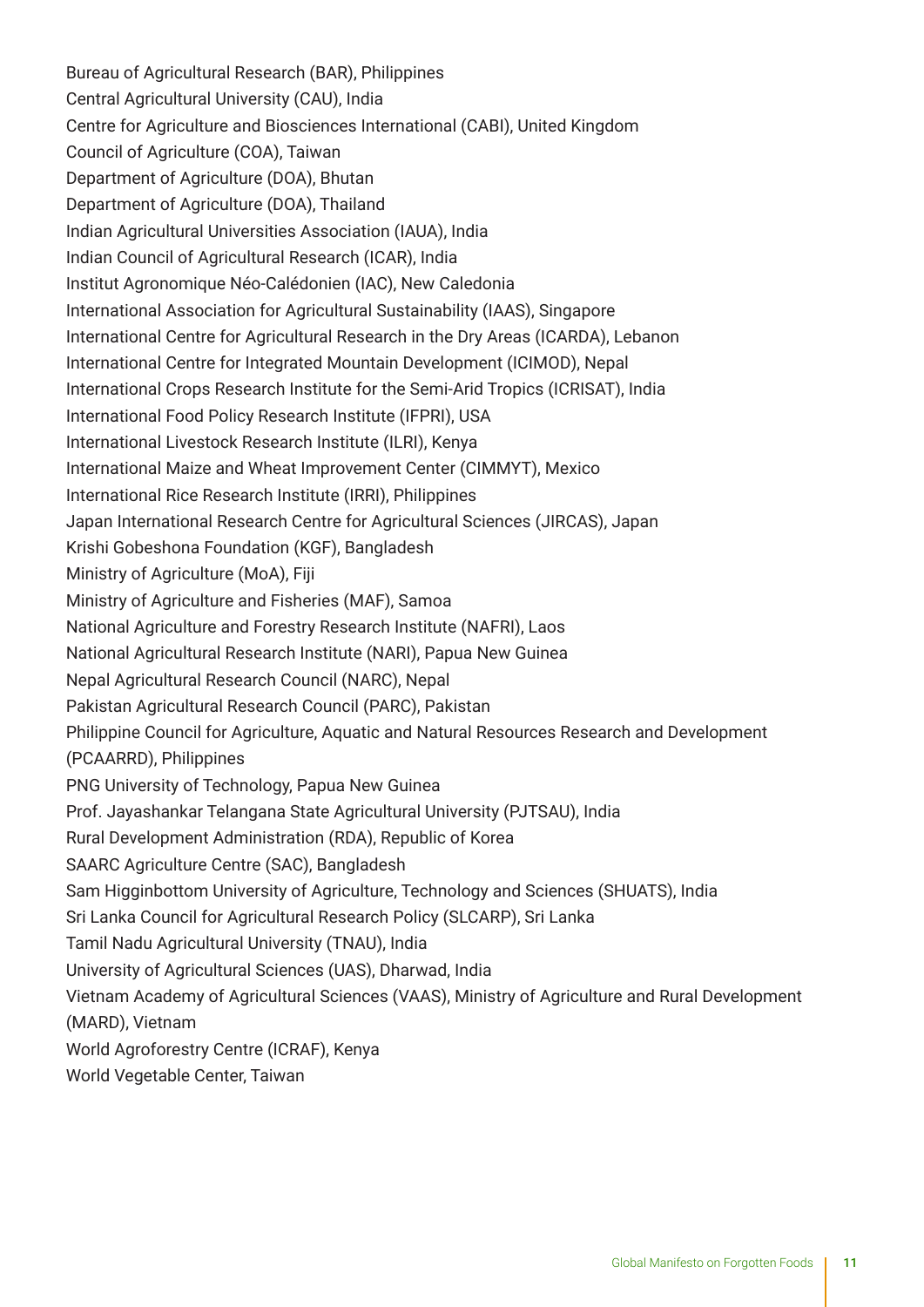## **Members of the Association of Agricultural Research Institutions in the Near East and North Africa (AARINENA) (in alphabetical order)**

Abu Dhabi Agriculture and Food Safety Authority (ADAFSA), United Arab Emirates Agricultural Research and Extension Authority (AREA), Yemen Agricultural Research Corporation (ARC), Sudan Agricultural Research Department, Ministry of Environment, Qatar Animal and Plant Genetic Resources Center, the Research Council, Sultanate of Oman Agricultural Research Centre (ARC), Libya Arab Center for Studies of Arid Zones and Dry Lands (ACSAD), Syrian Arabic Republic Garcia Farms Hydroponics, United Arab Emirates Iktifaa youth organization (NGO), Sudan Institut National de la Recherche Agronomique (INRA), Morocco Institut National de la Recherche Agronomique d'Algérie (INRA), Algeria Institut National de la Recherche Agronomique de Tunisie (INRAT), Tunesia Institution de la Recherche et de l'Enseignement Supérieur Agricoles (IRESA), Tunisia International Centre for Agricultural Research in the Dry Areas (ICARDA), Lebanon International Center of Biosaline Agriculture (ICBA), United Arab Emirates Jordan University of Science and Technology (JUST), Jordan King Abdulaziz City for Science and Technology (KSA-KACST), Kingdom of Saudi Arabia Kuwait Institute of Scientific Research (KISR), Kuwait Lebanese Agricultural Research Institute, Lebanon Ministry of Agriculture (MoA), Iraq Ministry of Agriculture and Fisheries (MoAF), Sultanate of Oman Ministry of Agriculture-National Agricultural Research Center (MOA-NARC), Palestine Ministry of Climate Change and Environment, United Arab Emirates Ministry of Food, Agriculture and Livestock, Turkey National Research Council, Egypt National Agricultural Research Center (NARC), Jordan National Center of Agricultural Technology, Life Science and Environmental Research Institute, Kingdom of Saudi Arabia Nizwa University, Sultanate of Oman Silal Company, United Arab Emirates Zamzam University of Science and Technology, Somalia

#### **Members of the Forum for Agricultural Research in Africa (FARA) (in alphabetical order)**

Africa Union Commission, Addis Ethiopia

Africa Union Development Agency (AUDA-NEPAD), South Africa

African Forum for Agricultural Advisory Services (AFAAS), Kampala, Uganda

Agricultural Research and Extension Unit (AREU), Mauritius

Agricultural Research Corporation (ARC), Sudan

Agricultural Research Council of Nigeria (ARCN), Nigeria

Agricultural Research Division (ARD), Swaziland

Agriculture Research Council, South Africa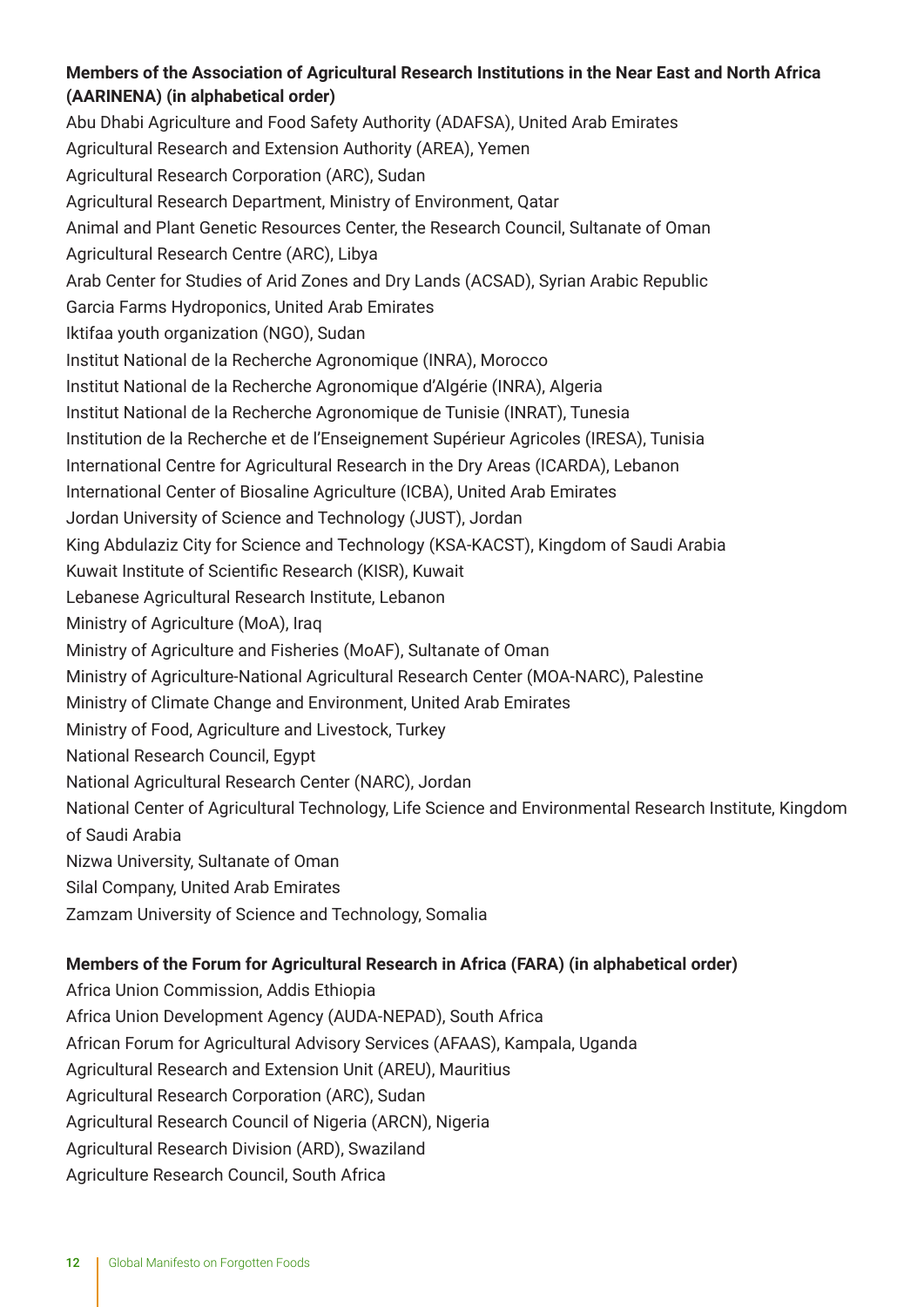Alliance for Green Revolution in Africa (AGRA), Kenya Association for strengthening agricultural research in Eastern and Central Africa (ASARECA), Uganda Central Agriculture Research Institute (CARI), Liberia Centre for Coordination of Agricultural Research and Development for Southern Africa (CCARDESA), Botswana. Centre National de Recherche Agronomique (CNRA), Côte d'Ivoire Centre National de Recherche Agronomique et de Développement (CNRADA), Mauritania Centre National De Recherche Appliquée au Développement Rural, Madagascar Centre National de Technologie Alimentaire (CNTA), Burundi Centre pour l'expérimentation et la vulgarisation pour la gestion des Tanety par les paysans (FAFIALA), Madagascar Centro de Investigação Agronómica e Tecnológica (CIAT), Sao Tome and Principe Council for Scientific and Industrial Research (C.S.I.R), Ghana Department of Agricultural Research Services (DARS), Malawi Department of Agricultural Research, Lesotho Department of Agricultural Research, Botswana Eastern Africa Farmers Federation (EAFF), Uganda Ethiopian Institute of Agricultural Research, Ethiopia General National Agricultural Research Institute (NARI), The Gambia Institut d'Economie Rurale (IER), Mali Institut de l'Environnement et de Recherches Agricoles (INERA), Burkina Faso Institut de Recherche Agronomique de Guinée (IRAG), Guinée Institut de Recherche Agricole pour le Développement (IRAD), Cameroun Institut de Recherches Agronomiques du Niger (INRAN), Niger Institut de Recherches Agronomiques et Forestières (IRAF), Gabon Institut des Sciences Agronomiques du Burundi (ISABU), Burundi Institut National de Recherche Agricole du Bénin (INRAB), Benin Institut National De Recherche Agronomique (IRA), Brazzaville, Congo Institut National pour l'etude et la Recherche Agronomiques (INERA), Congo Institut Sénégalais de Recherches Agricoles (ISRA) Route des Hydrocarbures, Sénégal Institut Tchadien de Recherche Agricole pour le Développement (ITRAD), Chad Institut Togolais de Recherche Agronomique (ITRA), Togo Instituto de Investigação Agrária de Moçambique, Mozambique Instituto de Investigacao Agronomica (IIA), Angola Instituto Nacional de Pesquisa de Agraria (INPA), Guinée Bissau Investigacäo e Desenvolvimento Agrärio (INIDA), Cape Verde Kenya Agricultural and Livestock Research Organization (KALRO), Kenya l'Institut Centrafricain de la Recherche Agronomique (ICRA), République Centre Africaine Ministry of Agriculture and Forestry, South Sudan Naliendele Agricultural Research Institute (NARI), Tanzania National Agricultural Research Institute (NARI), Eritrea National Agriculture Research Organisation (NARO), Uganda National Botanic Research Institute, Namibia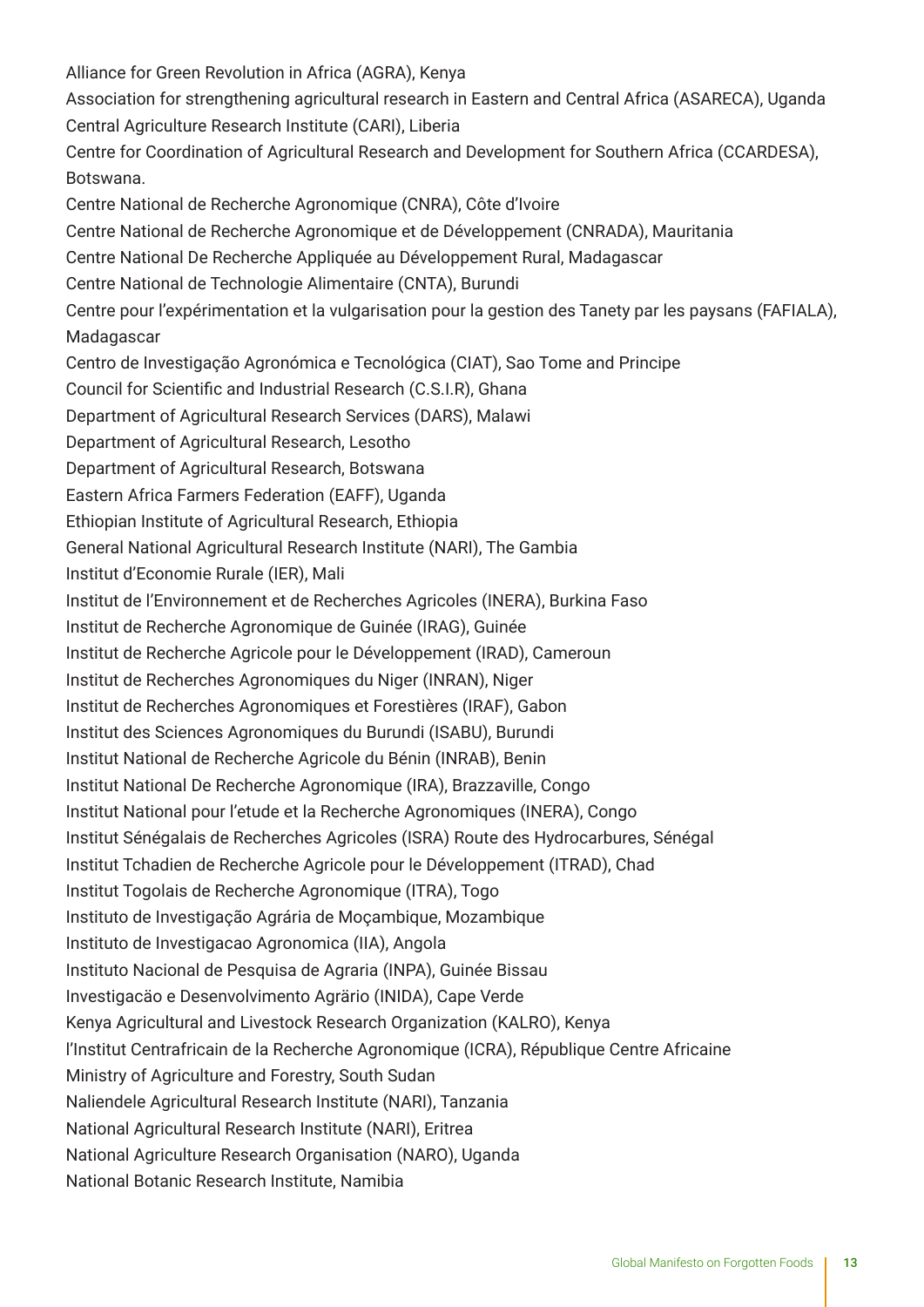Pan Africa Farmers Organizations (PAFO), Rwanda Pan African Agribusiness and Agro Industry Consortium (PANAC), Kenya Regional Universities Forum for Capacity Building in Agriculture (RUFORUM), Uganda Research Services Division (Rsd), Harare, Zimbabwe Réseau des organizations paysannes et de producteurs de l'Afrique de l'Ouest (ROPA), Burkina Faso Rwanda Agriculture Board (RAB), Rwanda Seychelles Agricultural Agency, Seychelles Sierra Leone Agricultural Research Institute (SLARI), Sierra Leone Southern African Confederation of Agricultural Unions (SACAU), South Africa The Zambia Agriculture Research Institute (ZARI), Zambia West and Central African Council for Agricultural Research and Development (CORAF), Senegal

# **M.S. Swaminathan Research Foundation (MSSRF), Chennai, India**

Constituencies involved in the survey coordinated by the M.S. Swaminathan Research Foundation (in alphabetical order)

- 1. Bharati Integrated Rural Development Society (BIRDS), Kurnool, Andhra Pradesh
- 2. Centre for Indigenous Knowledge Systems, Chennai, Tamil Nadu
- 3. Himalayan Environmental Studies and Conservation Organisation (HESCO), Dehradun, Uttarakhand.
- 4. Martin Luther Christian University, Shillong, Meghalaya
- 5. North East Slowfood and Agro biodiversity Society (NESFAS), Shillong, Meghalaya
- 6. Sanlak Agro Industries Private Limited, Coimbatore, Tamil Nadu
- 7. Shahaja Samrudha, Bengaluru, Karnataka
- 8. Sevamandir, Udaipur, Rajasthan
- 9. Tamil Nadu Agricultural University (TNAU), Coimbatore, Tamil Nadu
- 10. Watershed Support Services and Activities Network, Hyderabad, Telangana

Note: In the three regional webinars during which the draft regional manifestos were presented and discussed, over one thousand persons participated. Pursuant to the General Data Protection Regulation (GDPR), agreed upon by the European Parliament and Council in April 2016, their names are not listed here.

**Photos credit: ©FAO / FAO**